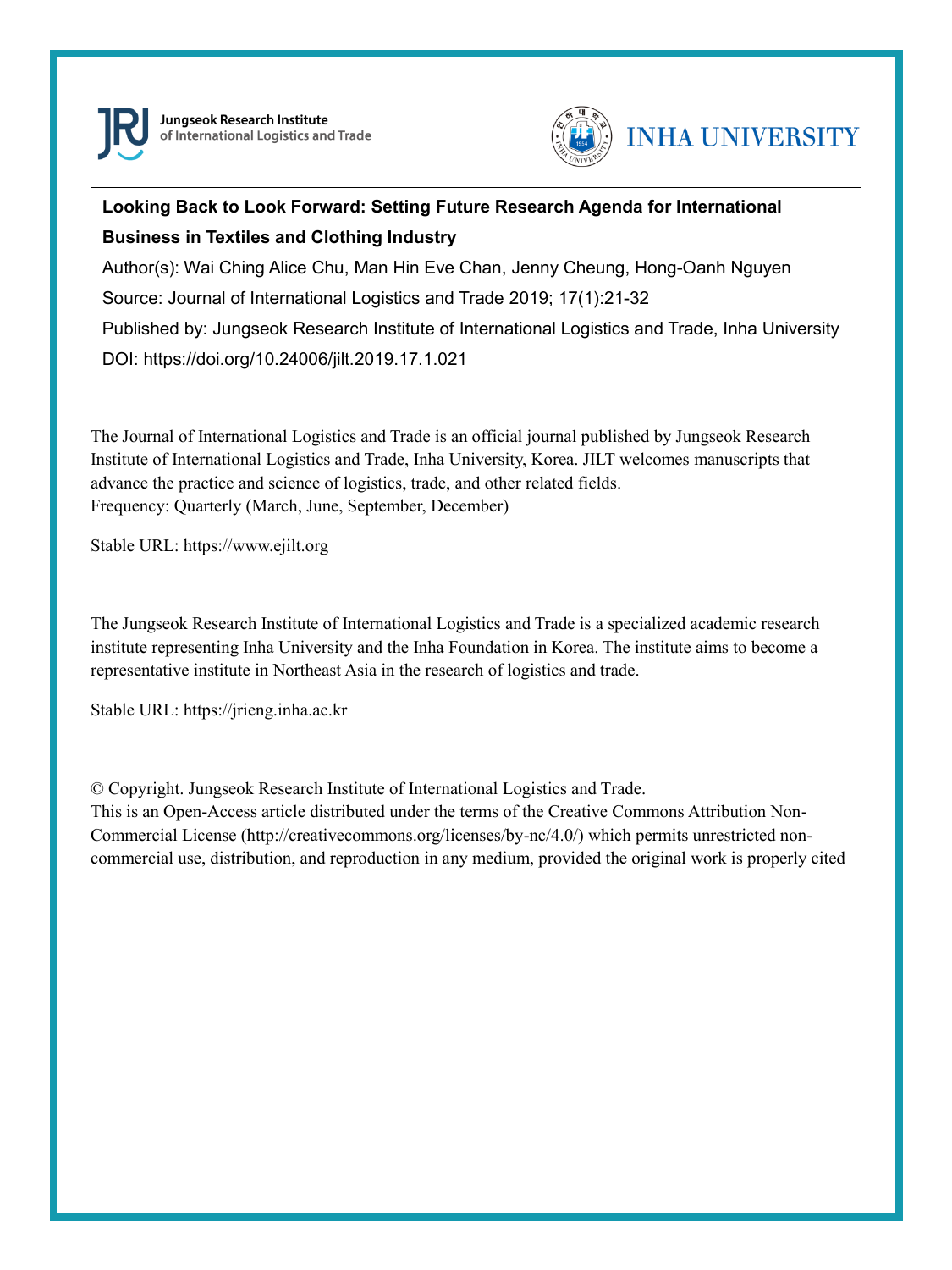# Journal of **International Logistics and Trade**



## **Looking Back to Look Forward: Setting Future Research Agenda for International Business in Textiles and Clothing Industry**

Wai Ching Alice Chu<sup>a</sup>, Man Hin Eve Chan<sup>a</sup>, Jenny Cheung<sup>a</sup>, Hong-Oanh Nguyen<sup>b\*</sup>

<sup>a</sup> Faculty of Design and Environment, Technological and Higher Education Institute of Hong Kong, Hong Kong

<sup>b</sup> Department of Maritime and Logistics Management, University of Tasmania, Australia

#### **ARTICLE INFO Article history:**  Received 30 October 2018 Revision received 10 March 2019 Accepted 23 March 2019 **Keywords:**  Trade gravity Bilateral trade Textiles and clothing Trade facilitation **ABSTRACT** Since its development by Tinbergen (1962), the gravity model of international trade has widely been applied to analyse the effect of various factors on trade relationships between countries. Past studies on trade gravity vary not only in the mix of model variables but also in how they have come into the analysis. This study reviews existing literature on bilateral trade with an aim to identify influential predictors such as changes of trade policy and national development strategy and highlight important yet understudied factors such as transport and logistics infrastructure, and sustainable development. To demonstrate the needs to examine these critical factors across industry sectors, the study presents the case of textiles and clothing (T&C) production and trade between China and its trading partners as an illustration. Through the literature review, it shows how the gravity model can be applied to address current issues in international trade arena such as the potential trade war between the US and China, China's Belt and Road Initiative (BRI), and other important factors shaping global T&C trade. This study offers future research directions for analysis of global trade in the T&C industry and contributes to the wider literature of international business and trade.

© 2019 Jungseok Research Institute of International Logistics and Trade All rights reserved.

#### **1. Introduction**

-

Since its development by Tinbergen (1962), the gravity model of international trade has widely been applied to analyse the effect of various factors on trade relationships between countries. The model has been regarded as one of the most widely applied models in empirical research of international trade with more than 11,000 journal articles and more than 1,500 books using 'trade gravity' as key words. One of the advantages of the model is its flexibility allowing for it to be extended to incorporate different factors influential to trade. Identifying the factors that influence trade performance is crucial to ensure firms' survival and expansion (Sousa et al. 2008). The literature on bilateral trade flow presents a diverse number of determinants, where studies have investigated a substantial number of factors for international trading of goods and services across multiple industries at the aggregate (macro) or sectoral (micro) level. There is a need to identify the influential factors and categorise them in a meaningful way to help designing the appropriate mix of gravity model variables.

This study presents a review of the literature on the trade gravity model and factors influential to bilateral trade at

https://doi.org/10.24006/jilt.2019.17.1.003

Corresponding author: Department of Maritime and Logistics Management, University of Tasmania, Tasmania, Newnham 61, Australia; Email: o.nguyen@utas.edu.au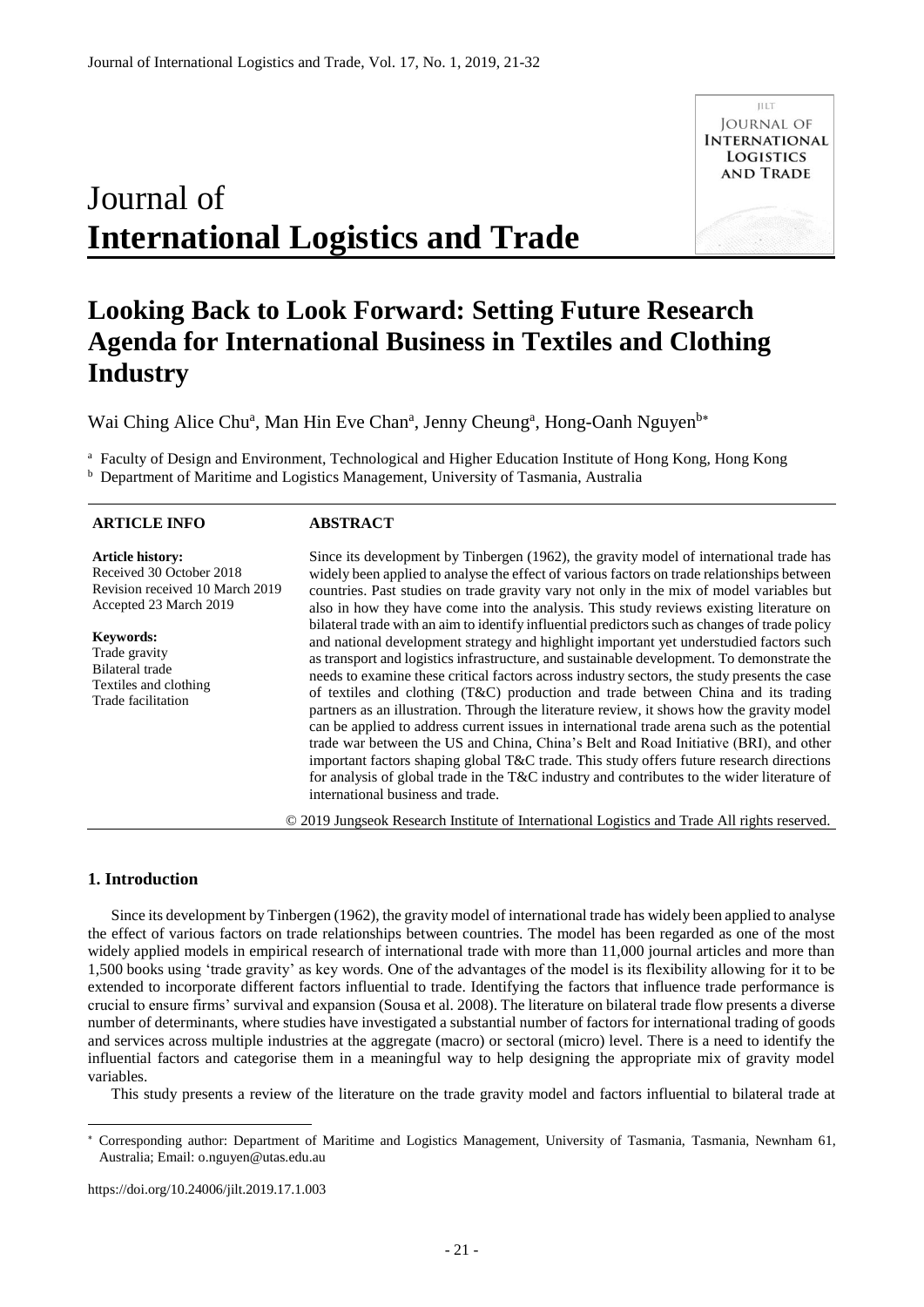both macro (aggregate) and micro (sectoral) levels. The latter is illustrated using a case study of China's textiles and clothing (T&C) manufacturing and trade, given China's role as the world's largest T&C exporter since 1995 (Lau et al. 2017). Global T&C trade in 2017 was valued at US\$ 692 billion and US570 billion respectively (Comtrade 2019). In 2017, global trade for all product commodities amounted to US\$ 33.9 trillion, and textiles and clothing (T&C) trade occupied 4% of global trade with a value of US\$ 1.3 trillion (WITS 2019). The T&C industry is well known for not only its labour intensiveness hence its social economic contributions (Moore et al. 2018) but also being one of the main targets of trade policies especially between the USA and China. It is also one of the most dynamic sectors, where companies constantly look for lower cost manufacturing countries, such as Africa and Southeast Asia, and countries with trade ties with the USA, so as to achieve economies of scales and benefit from higher export profit margins.

To achieve the research objective, we review the literature on international bilateral trade flows from 1962 to 2018 to identify and categorise the key determinants revealed by studies of global trade across industries as well as those specific to T&C trade. Our review shows that factors related to trade policy, which have been examined frequently, are gaining higher relevance against the current economic backdrop which is clouded by the rise of protectionism and trade barriers. An example is Donald Trump's "America First" foreign policy. Past studies have paid inadequate attention on how factors relating to sustainable development are shaping global trade flows. Despite the importance of responsible and green manufacturing in practice, research on global trade flows that specifically address the impact of these factors is limited. This presents a research gap, in particular for studies of trade in labour-intensive and natural resource-intensive industries, of which the T&C industry is considered for illustration purposes due to its social, economic and environment related significance (Henninger et al. 2016).

The rest of the paper is organised as follows. Section 2 reveals the characteristics of the studies under review. Previous studies on bilateral trade facilitation in general are reviewed in Section 3, while studies on T&C trade are examined in Section 4. Section 5 is discussion and conclusions along with research directions for future research.

#### **2. Bilateral trade determinants and facilitation**

Many early studies on international trade considered the gravity nature of trade, especially in terms of distance and obstacles to trade between countries, notably Isard and Peck (1954) and Isard (1954) based on the location theory developed by Weber (1911), Lösch (1944) and others, for more details see Elmslie (2018), who argues that the theory behind the gravity model was traced back to the works of Adam Smith (Smith 1776). However, the model was fully completed by Tinbergen (1962), and had been adopted by Poyhonen (1963) and Linneman (1966) who applied the gravity model to estimate the relationship trade between countries. As such this review covers the period from 1962 to the present time.

There is a large body of research on international trade which explore the determinants of export performance, and has uncovered a number of important institutional factors that impact the strategic decisions of exporting and importing firms. For instance, Sousa et al. (2008) reviews the determinants of export performance. Their review of 52 articles between 1998 and 2005 have found that the majority of literature on export performance use multivariate data analysis such as factor analysis, discriminant analysis, multiple regression analysis and structural equation modelling. These studies aimed to explore the relationship between variables that influence export performance using multivariate analysis; in contrast to studies on trade performance which tend to use a gravity model to compare the weight of the influence of determinants of trade flow, and the relevance of other determinants on trade between country pairs (Martinez-Zarzoso 2003). According to Sousa et al. (2008) review, the determinants of export performance can be categorised into internal and external factors. Internal factors included exporting marketing strategy, firm and management characteristics, whilst the external factors included foreign and domestic market characteristics.

Given Sousa et al.'s (2008) extensive review of the effect of microeconomic factors on bilateral trade, this study will mainly focus on macro-economic factors. Economic modelling is a common method used in bilateral trade studies to explore the impact of economic variables on trade flow (Ekanayake et al. 2010). Despite a large number of studies referring to trade gravity have been found as mentioned, only 46 studies of them were conducted using econometrics. Many of them were published in established journals including American Economic Review, Review of Economic and Statistics, and European Journal of Development Research.

The method of analysis adopts Zou and Stan's (1998) vote counting technique to analyse and categorise the number of determinants presented in the literature. This same technique was applied by Sousa et al. (2008) to review determinants for export performance. In this study, the review of gravity trade studies mainly focuses on those studies that apply econometric methods from which common econometric variables can be counted to provide a clearer picture of most frequently used determinants, as well as new determinants, of bilateral trade. Table 1 summarises the descriptive properties of the studies reviewed including the country, industry, period of study and analysis method. As the findings present, the majority of the studies examined the overall trade value from multiple industries.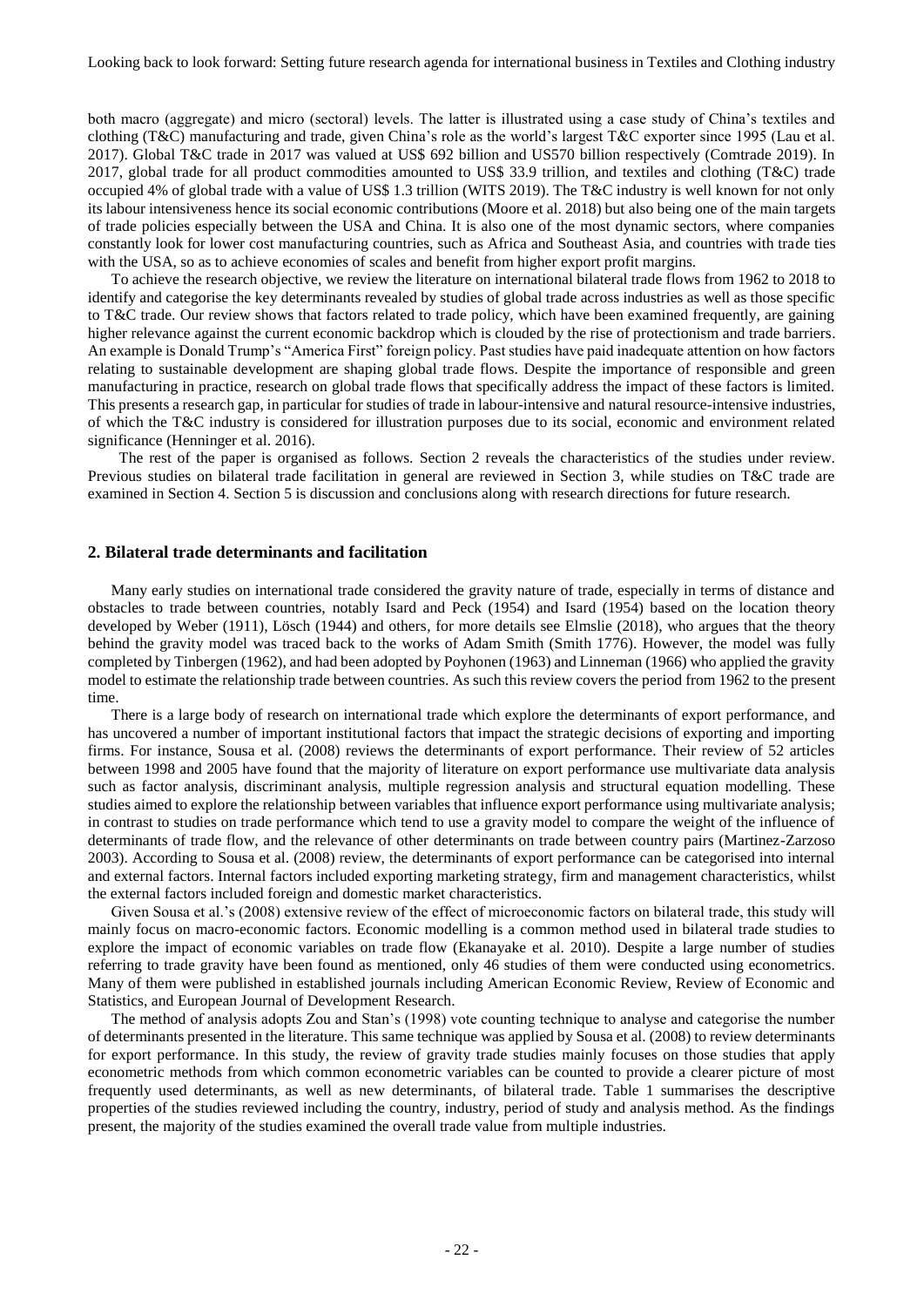#### **Table 1.** Bilateral trade studies reviewed

| Authors                             | Country of study           | Industrial sector    | Period of study      | Statistical analysis                       |
|-------------------------------------|----------------------------|----------------------|----------------------|--------------------------------------------|
| Tinbergen (1962)                    | Multiple countries         | Multiple industries  | 1962                 | GМ                                         |
| Srivastava and Green (1968)         | Multiple countries         | Raw materials        | 1977                 | Regression                                 |
| Aitken (1973)                       | Europe                     | Multiple industries  | 1951-1967            | <b>GM</b>                                  |
| Pelzman (1977)                      | Europe                     | Multiple industries  | 1954-1970            | GМ                                         |
| Brada and Mendez (1983)             | Multiple Countries         | Multiple industries  | 1954-1977            | GM, regression                             |
| Bergstrand (1985)                   | Europe                     | Multiple industries  | 1965-1966; 1975-1976 | GM                                         |
| Thursby and Thursby (1987)          | Multiple countries         | Multiple industries  | 1974-1982            | <b>GM</b>                                  |
| Summary (1989)                      | America                    | Multiple industries  | 1978 & 1982          | <b>GM</b>                                  |
| McCallum (1995)                     | Canada & US                | Multiple industries  | 1988                 | <b>GM</b>                                  |
| Frankel et al. (1998)               | Multiple countries         | Multiple industries  | 1970-1990            | <b>GM</b>                                  |
| Gould (1998)                        | North America              | Multiple industries  | 1980-1996            | <b>GM</b>                                  |
| Stone and Jeon (1999)               | Asia Pacific               | Multiple industries  | 1987-1993            | GM                                         |
| Martinez-Zarzoso (2003)             | Canada                     | Multiple industries  | 1980-1999            | GM: OLS, panel data                        |
|                                     |                            |                      |                      | estimation                                 |
| Wilson, Mann, and Otsuki<br>(2003)  | <b>APEC</b>                | Multiple industries  | 1989-2000            | Interviews, regression,<br>correlation, GM |
| Lewer and Van Den Berg              | Multiple countries         | Multiple industries  | 1998                 | GM, regression, sensitivity                |
| (2007)                              |                            |                      |                      | analysis                                   |
| Huot and Kakinaka (2007)            | Cambodia                   | Multiple industries  | 2000-2004            | GM                                         |
| Chan and Au (2007)                  | China                      | Textiles             | 1985-2004            | <b>GM</b>                                  |
| Au and Chan (2008)                  | EU, America                | Clothing             | 1990-2006            | <b>GM</b>                                  |
| Chan et al. (2008)                  | India                      | Textiles             | 1985-2005            | GM with OLS, panel data                    |
|                                     |                            |                      |                      | estimation                                 |
| Hoekman and Nicita (2008)           | Multiple countries         | Multiple industries  | 2000-2006            | Gravity regression                         |
|                                     |                            |                      |                      | framework                                  |
| Tsang and Au (2008)                 | India                      | Textile & Clothing   | 1990-2005            | GM, OLS                                    |
| Akinkugbe (2009)                    | Africa                     | Multiple industries  | 1995-2004            | Pooled, cross-country, time                |
|                                     |                            |                      |                      | series data                                |
| Giovannetti and Sanfilippo          | Africa, China              | Multiple industries  | 1995-2005            | Augmented GM                               |
| (2009)                              |                            |                      |                      |                                            |
| Kien (2009)                         | <b>ASEAN</b>               | Multiple industries  | 1988-2002            | GM, Panel data estimation                  |
| Au and Chan (2010)                  |                            | Clothing             | 1990-2006            | GM                                         |
|                                     | EU, America                |                      |                      |                                            |
| Portugal-Perez and Wilson<br>(2010) | Multiple countries         | Multiple industries  | 2004-2007            | Factor analysis, GM                        |
| Chi and Kilduff (2010)              | US                         | Clothing             | 1995-2006            | Gravity Model, OLS                         |
| Djankov et al. (2010)               | Multiple countries         | Textiles; Clothing;  | 2001-2003            | GM, Questionnaire,                         |
|                                     |                            | Coffee, tea & spices |                      | conference calls                           |
| Ekanayake et al (2010)              | <b>ASEAN</b>               | Multiple industries  | 1980-2009            | GM, OLS, Sensitivity                       |
|                                     |                            |                      |                      | analysis                                   |
| Lau and Bilgin (2010)               | China                      | Clothing             | 1989-2009            | GM                                         |
| Rahman (2010)                       | Bangladesh                 | Multiple industries  | 1972-1999            | GM, panel data                             |
| Gul and Yasin (2011)                | Pakistan                   | Multiple industries  | 1981-2005            | Augmented GM, panel data                   |
| Ullah and Inaba (2012)              | Bangladesh                 | Multiple industries  | 1992-2009            | GM                                         |
| Sen et al. (2013)                   | <b>ASEAN</b>               | Multiple industries  | 1994-2006            | <b>GM</b>                                  |
|                                     | China                      |                      | 1998-2005            |                                            |
| Chen and Li $(2014)$                |                            | Multiple industries  |                      | GM, OLS, cross-sectional                   |
|                                     |                            |                      |                      | data estimation                            |
| Lee et al. $(2014)$                 | <b>OECD</b> countries      | Clothing             | 2005-2007            | GM,                                        |
| Orkan Özer (2014)                   | Turkey                     | Textiles             | 2007-2012            | <b>GM</b>                                  |
| Natos et al (2014)                  | Cyprus                     | Agriculture          | 2004-2012            | Augmented GM                               |
| Macanas (2015)                      | <b>ASEAN</b>               | Textiles & Clothing  | 2000-2012            | <b>GM</b>                                  |
| Pietrzak and Lapinska (2015)        | EU                         | Multiple industries  | 1999-2010            | <b>GM</b>                                  |
| Karamuriro and Karukuza<br>(2015)   | Uganda                     | Multiple industries  | 1980-2012            | GM, panel data,                            |
| Kaitbie et al. (2017)               | Qatar                      | Food                 | 2004-2014            | GM, cross-section time                     |
|                                     |                            |                      |                      | series data                                |
| Lau et al $(2017)$                  | China                      | Textiles & Clothing  | 1990-2005            | GM, Sensitivity analysis                   |
| Jean and Bureau (2016)              | Multiple countries         | Agriculture          | 1998-2009            | Panel data                                 |
| Abbas and Waheed (2018)             | Bahrain                    | Multiple industries  | 2000-2016            | <b>GM</b>                                  |
| Chan et al. (2018)                  | Hong Kong;<br><b>ASEAN</b> | Textiles & Clothing  | 2005-2015            | <b>GM</b>                                  |

*Notes*: GM: Gravity model, OLS: Ordinary least squares

All the studies reviewed focused on econometric analysis and used the gravity model as a basis for selecting the determinants for bilateral trade. Following the timeline of the research studies, the earliest studies e.g. Srivastava and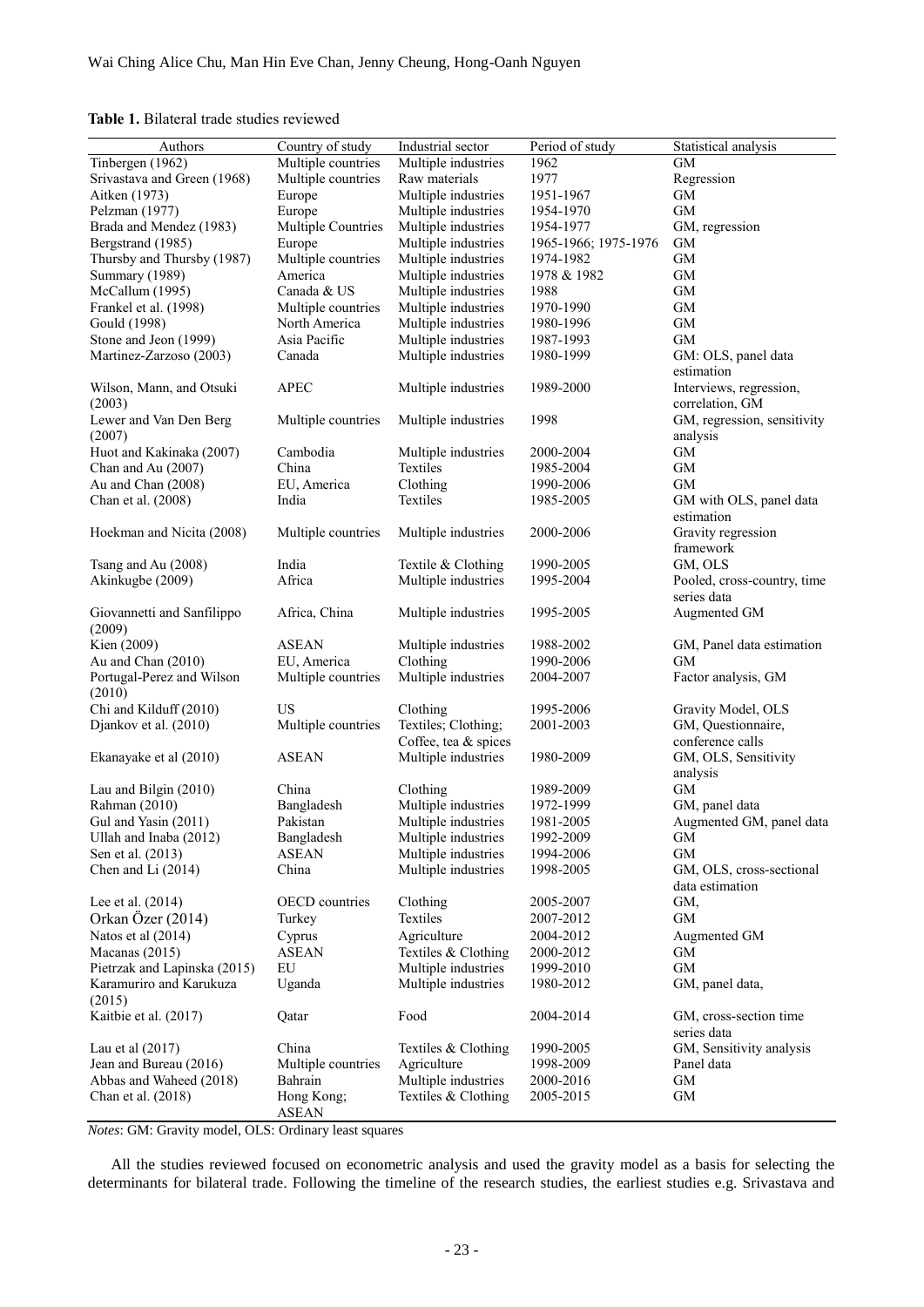Green (1968); Thursby and Thursby (1987), used the conventional gravity model to confirm the magnitude of intra-trade between regions (Ekanayake et al. 2010). These studies explained the export from one country to another through variables such as economic size (GDP or GNP) and distance, as well as, population (e.g. Aitken, 1973; Martinez-Zarzoso, 2003) and per capita income (e.g. Huot and Kakinaka, 2007) to account for the effects on trade flows.

Overtime, the inclusion of other variables concerning trade policies, and in more recent literature, trade facilitation factors have started to appear in the gravity model. It was noted that more studies had considered factors which Sousa et al. (2008) categorised as "external" measures in their review, such as legal and political factors, environmental turbulence, cultural similarity, and export assistance. These external or macro-economic factors are key variables which have been used in most trade performance studies which employ the gravity model.

Interestingly, there appears to be no clear classification of trade flow determinants presented in the literature. Depending on the nature of the study, groups of determinants that were used in the gravity equation could be identified. For example, some studies focused on international trade, examining the impact of trade policies on trade flows (Chi and Kilduff 2010; Tsang and Au 2008; Hoekman and Nicita 2008; Huot and Kakinaka 2007). Consequently, determinants specific to regional blocs and trade policies and agreement were evident. On the other hand, many studies sought to identify the specific determinants of trade facilitation (Martinez-Zarzoso 2003; Portugal-Perez and Wilson 2010; Kien 2009; Akinkugbe 2009), and their impact on trade flow between countries (Chan et al. 2008; Djankov et al. 2010; Lau et al. 2017). From these studies, there is a diversity of determinants ranging from common economic variables, originating from the gravity equation, to geographical, social and trade variables, which have all been applied to examine their impact on trade flow.

Table 2 presents a summary of the categories, determinants and frequency they have been used in previous studies. The findings can be categorised into three broad groups: (1) common determinants, e.g. social, economic and demographic factors, (2) regional blocs, and trade policies/agreements and organisations, and (3) trade facilitation factors. Another additional category for T&C factors was also identified.

| List of determinants                             | Frequency of use | Percentage |
|--------------------------------------------------|------------------|------------|
| Economic variables                               |                  |            |
| <b>GDP</b>                                       | 31               | 67.4       |
| <b>GNP</b>                                       | $\,8\,$          | 17.4       |
| Per capita GDP                                   | 13               | 28.3       |
| Per capita GNP                                   | 3                | 6.52       |
| Exchange rate                                    | 18               | 39.1       |
| Rate of inflation                                | 2                | 4.35       |
| <b>Consumer Price Index</b>                      | 1                | 2.17       |
| <b>FDI</b>                                       | $\mathbf{1}$     | 2.17       |
| Geographical variables                           |                  |            |
| Population size                                  | 18               | 39.1       |
| Population growth                                | 5                | 10.9       |
| Distance                                         | 38               | 82.6       |
| Adjacency/Common border                          | 18               | 39.1       |
| Island/landlocked                                | 6                | 13.0       |
| Remoteness                                       | $\overline{c}$   | 4.35       |
| Land area                                        | $\overline{c}$   | 4.35       |
| Transport time                                   |                  | 2.17       |
| Time difference                                  | 1                | 2.17       |
| Social variables                                 |                  |            |
| Common language                                  | 18               | 39.1       |
| Religion                                         | $\overline{c}$   | 4.35       |
| <b>Consumer Price Index</b>                      | $\mathbf{1}$     | 2.17       |
| Literacy rate                                    | 1                | 2.17       |
| Political                                        |                  |            |
| Colonial link                                    | 5                | 10.9       |
| Political stability and rights                   | $\overline{c}$   | 4.35       |
| Trade quantity and price                         |                  |            |
| Import demand                                    | 3                | 6.52       |
| Export supply                                    | 2                | 4.35       |
| Import quantity                                  | 6                | 13.0       |
| <b>Export quantity</b>                           | 6                | 13.0       |
| Import price                                     | 3                | 6.52       |
| Export price                                     |                  | 2.17       |
| Regional blocs                                   |                  |            |
| European Union (EU)                              | 10               | 21.7       |
| European Economic Community (EEC)                | 6                | 13.0       |
| Association of Southeast Eastern Nations (ASEAN) | 8                | 17.4       |

**Table 2.** Summary of determinants in categories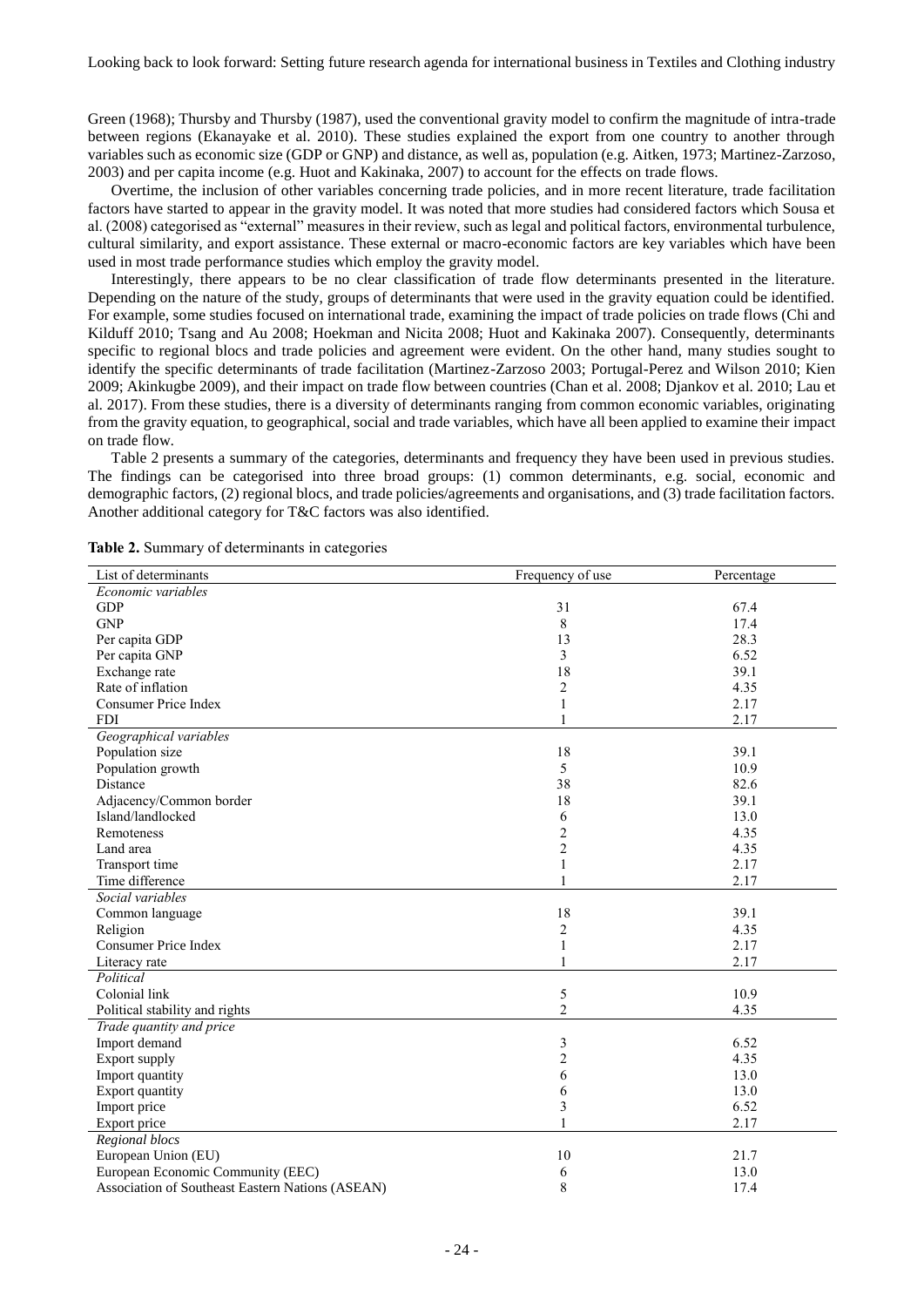| List of determinants                                   | Frequency of use        | Percentage |
|--------------------------------------------------------|-------------------------|------------|
| South Asia Association for Region Cooperation (SAARC)  | 4                       | 8.70       |
| Asia-Pacific Economic Cooperation (APEC)               | $\overline{c}$          | 4.35       |
| Dynamic Asian Economies (DAE)                          | 1                       | 2.17       |
| Caribbean community                                    | 2                       | 2.17       |
| Central-American Common Market (CACM)                  | $\overline{2}$          | 4.35       |
| <b>MASHREK</b>                                         | 1                       | 2.17       |
| Economic Community of West African States              | 1                       | 2.17       |
| Common Market for Eastern and Southern Africa (COMESA) | $\overline{\mathbf{c}}$ | 4.35       |
| <b>MERCOSUR</b>                                        | 1                       | 2.17       |
| Mediterranean countries                                | 2                       | 4.35       |
| <b>Andean Pact</b>                                     | 1                       | 2.17       |
| Latin America Free Trade Area (LAFTA)                  | 1                       | 2.17       |
| Gulf Cooperation Council (GCC)                         | $\overline{c}$          | 4.35       |
| Middle East                                            | $\overline{c}$          | 4.35       |
| Eastern African Community (EAC)                        | $\mathbf{1}$            | 2.17       |
| Regional trade agreements                              |                         |            |
| North American Free Trade Area (NAFTA)                 | 10                      | 21.7       |
| European Free Trade Association (EFTA)                 | $\overline{4}$          | 8.70       |
| World Trade Organisation (WTO)                         | 4                       | 8.70       |
| <b>ASEAN Free Trade Area (AFTA)</b>                    | 3                       | 6.52       |
| Economic Cooperation Organisation (ECO) initiative     | 3                       | 6.52       |
| Caribbean Basin Initiative (CBI)                       | 1                       | 2.17       |
| African Growth and Opportunity Act (AGOA)              | 1                       | 2.17       |
| Bangkok Agreement (BA)                                 | 1                       | 2.17       |
| Everything but Arms (EBA) initiative                   | 1                       | 2.17       |
| North American Treaty Organisation (NATO)              | 1                       | 2.17       |
| Council of Mutual Economic Assistance (CMEA)           | 1                       | 2.17       |
| Asia-Pacific Trade Agreement (APTA)                    | $\mathbf{1}$            | 2.17       |
| Trade facilitation factors                             |                         |            |
| Physical infrastructure                                | 5                       | 10.9       |
| Customs environment                                    | 6                       | 13.0       |
| Regulatory environment                                 | 7                       | 15.2       |
| eBusiness infrastructure                               | $\overline{\mathbf{c}}$ | 4.35       |
| <b>Trade Restrictiveness</b>                           | 4                       | 8.70       |
| <b>ICT</b>                                             | 1                       | 2.17       |
| Trade preferential margins                             | 1                       | 2.17       |
| Government Support                                     | 2                       | 4.35       |
| Communication networks                                 | 1                       | 2.17       |
| Intellectual property rights                           | $\mathbf{1}$            | 2.17       |
| Logistic Performance Index (LPI)                       | 1                       | 2.17       |
| T&C variables                                          |                         |            |
| Labour costs                                           | 5                       | 10.9       |
| No. of women in workforce                              | 4                       | 8.70       |
| Fashion capital                                        | 1                       | 2.17       |

#### *2.1. Common determinants of bilateral trade*

Some of the common determinants of bilateral trade flow used in the majority of studies are those which had developed from the original gravity model. As shown in table 2, these include economic, geographical, social, political and trade quantity  $\&$  price variables. For economic variables, GDP, per capita GDP, and exchange rate were the most common variables explored in previous research. GDP is associated with the economic development level of a country (Ekanayake et al. 2010). The GDP of an exporting country measures the productive capacity of the nation, whilst the GDP of the importing country represents its purchasing power or absorptive capacity (Chi and Kilduff 2010; Ekanayake et al. 2010). Per capita GDP is an indicator of capital or labour-intensive trade and to express the level of economic development (Chi and Kilduff 2010). Martinez-Zarzoso (2003) evaluated the determinants of bilateral trade flow among 47 countries in the period 1980-1999, and measured the effects of preferential trade agreements between several economic blocs. They identified the trade pattern for different economic blocs within the time period analysed, and showed that different determinants can be used to explain these trade patterns. For example, exporter population explained the growing importance of scaled economies and market-size which affected international trade from 1991 and onwards.

The geographical variables concerned factors related to country population size/growth, distance, time, and common borders. In this category, distance was the most frequently investigated factor. Distance is a variable used to capture transportation costs, for example, Ekanayake et al. (2010) elaborates on factors that could make trading difficult for countries to engage in e.g. time, access to market information and markets. Population size and population growth rate were also common variables studied in bilateral trade studies. The size of a country's population is used to reflect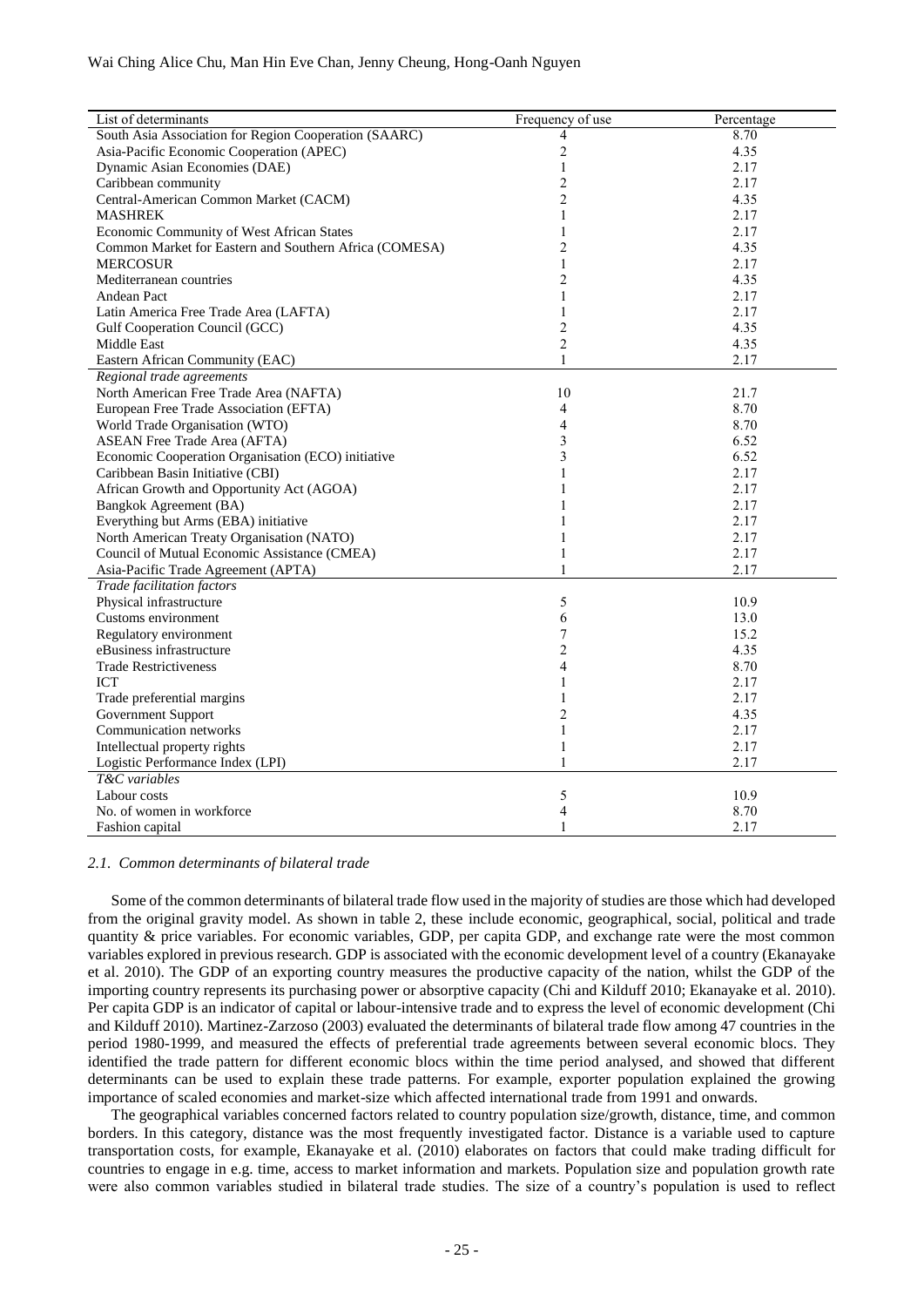export/import demand. A larger country is expected to absorb imports better than smaller countries, and experience economies of scales which will give them a comparative advantage in their export industries (Ekanayake et al. 2010).

Other than the common economic and geographical related variables, some studies also included common dummy variables to measure socio-cultural similarity among trade partners, such as common language and historical relationships e.g. colonialism (Ekanayake et al. 2010). These dummy variables are all believed to be significant enablers for bilateral trade (Chi and Kilduff 2010). The findings also revealed a set of variables concerning import and export demand, quantity and price, were used in earlier studies (e.g., Thursby and Thursby 1987; Summary 1989; Gould 1998), but has not been included in later studies. Tsang and Au (2008) and Lau and Bilhin (2010) were the only two recent studies which included these variables, and both these studies had examined bilateral trade for the T&Cs sector.

#### *2.2. Regional bloc, and trade policies, agreements and programmes*

The regional blocs examined in the studies reviewed varied from study to study. The findings show investigation of bilateral trade relations with EU and ASEAN countries were the most popular. In addition, variables such as common memberships in a Free Trade Area or trade organisation have frequently been included in the gravity model as factors that can enhance or impede trade between nations. From the studies reviewed, trade agreements with North American Free Trade Area (NAFTA), European Free Trade Association (EFTA),World Trade Organisation (WTO), ASEAN Free Trade Area (AFTA) and the Economic Cooperation Organization (ECO) were also identified to be the most frequently investigated in the literature. For example, Huot and Kakinaka (2007) investigated the impact of trade structure on Cambodia's bilateral trade flow after the country's entry into the AFTA. They modelled several different gravity equations: a basic gravity model, modelling GDP, per capita GDP and distance; and an extended model, which included a regional arrangement dummy, exchange rate volatility, and trade conformity index (TCI). Their study proved their modified gravity model to be effective and applicable in explaining Cambodia's bilateral trade flows, which is dependent on interindustry trade from factor endowment difference between Cambodia and is trading partners, rather than intra-industry trade from monopolistic competition.

Tsang and Au (2008) examined the impact of North American Free Trade Agreement (NAFTA) on T&C exports from South and Southeast Asian developing countries and the NAFTA member to the US. Determinants such as total production of T&C, total consumption of T&C, labour costs, distance and a regional indicator dummy variable for NAFTA membership were used to measure the trade-enhancing effects of the Free Trade Agreement among member countries. Their results showed that T&C intra trade within the NAFTA could be identified increasing trends in the regional indicator variables in three consecutive intervals from 1990 to 2001.

#### *2.3. Trade facilitation factors*

Trade facilitation factors explored in the literature were fragmented and consisted of numerous studies adopting a variety of determinants. Interestingly, the findings showed it was the more recent literatures, e.g. Wilson et al. (2003); Akinkugbe (2009); Hoekmann and Nicita (2008); and Portugal-Perez and Wilson (2010), which have stated to included trade facilitation related factors in the gravity model. Wilson et al. (2003) developed a trade facilitation index (TFI) to measure trade facilitation factors, and argued there are four key areas: port efficiency, customs environment, domestic regulatory environment and the infrastructure to e-business usage. Similarly, Portugal-Perez and Wilson (2010) proposed trade facilitation measures comprise of hard and soft dimensions. The former refers to tangible elements e.g. physical infrastructure such as roads, ports, highways, as well as telecommunication, and the latter concerns transparency, customs management, and business environment. Several studies (e.g. Akinkugbe 2009 and Hoekmann and Nicita 2008) have used Wilson et al.'s (2003) TFI index in their studies, however, as an overall index indicator to represent the four trade facilitation areas highlighted by Wilson et al. (2003). As this study seeks to synthesis the determinants of bilateral trade, Wilson et al.'s (2003) TFI provided a useful basis to categorise trade facilitation determinants which emerged from the literature.

The findings showed that determinants concerning the regulatory environment and customs where the most frequent trade facilitation factors included in bilateral trade studies using gravity modelling. The regulatory environment concerned transparency and stability of environmental regulations, stringency of regulatory standards, compliance with international environmental agreements, and enforcement of environmental regulation (Wilson et al. 20003). Hoekmann and Nicita (2008) outline that the regulatory environment measures an economy's approach to regulation. There are numerous studies which have included one or more variables explaining the influence of the regulatory environment on bilateral trade flow, although there is a lack of methodological consistency across the studies. For example, Portugal-Perez and Wilson (2012) measured the business environment which explains the degree of business friendly environment and regulations of a country, and Chen and Li (2014) included a variable measuring a country's quality of contract enforcement.

The customs determinant concerned factors related to irregular payments, low import fees, hidden import barriers, bribery and corruption. Wilson et al., (2003) and Akinkugbe (2009) included a Corruption Perception Index as a variable in their study. Similar factors have been acknowledged by Hoekmann and Nicita (2008), who refers to these as the cost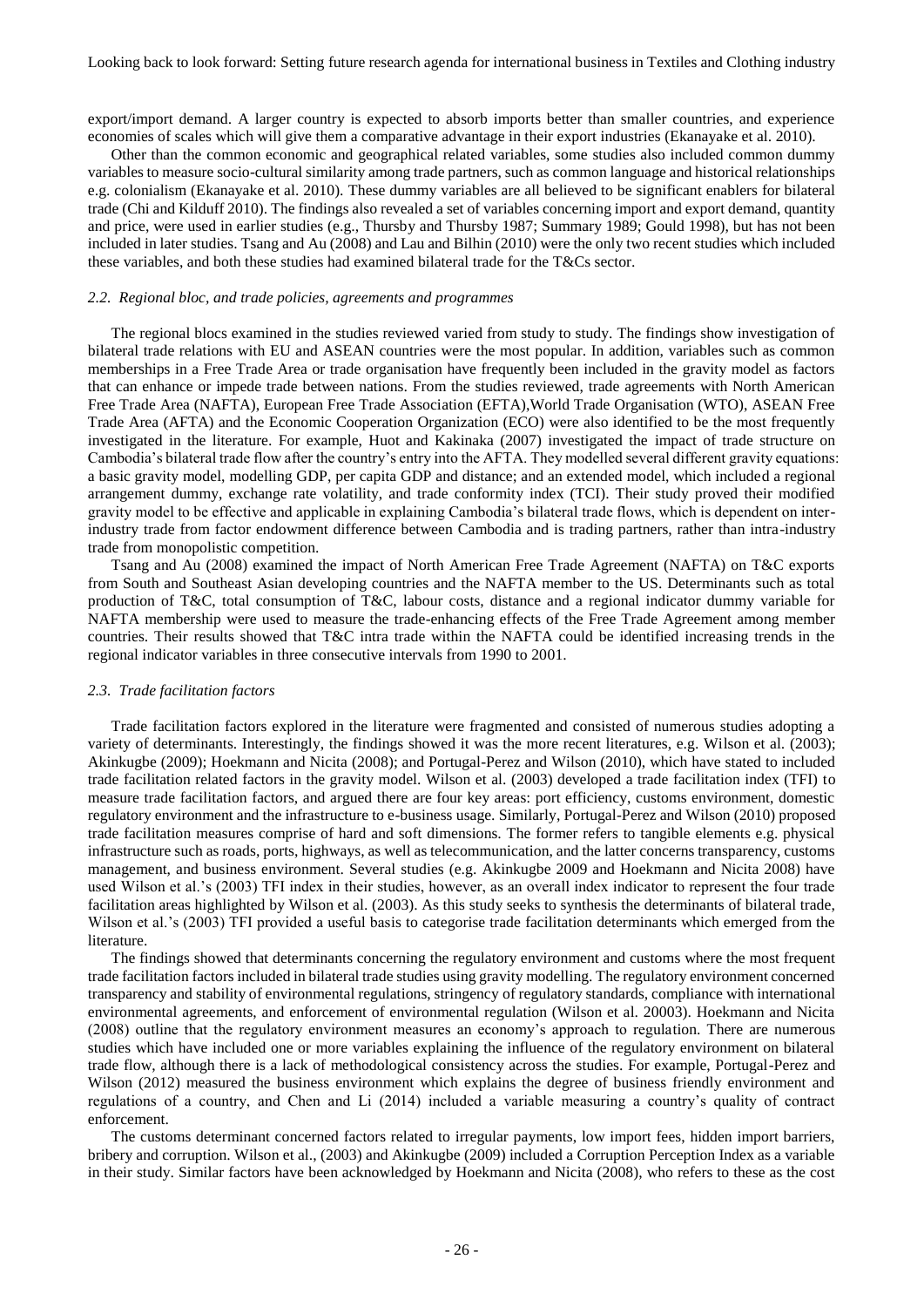factors of trading as they require time and human resource to complete e.g. customs clearance procedures and administrative fees, costs for documents, terminal handling charges.

A number of studies have included a determinant labelled infrastructure in their study (Portugal-Perez and Wilson 2012; Chi and Kilduff 2010) to explain the quality or degree of physical infrastructure. This includes various factors such as roads, port and air transport and transport efficiency. Chi and Kilduff (2010) noted that if a country has a high infrastructure rating, it would indicate a good infrastructure which means higher trade and more export to the country. In Wilson et al.'s (2003) study, they found that port efficiency, port facilities and inland waterways, and air transport, have the largest effect on trade. Improvement in these area can lead to the greatest gains for trade.

Several other trade facilitation factors were also found in the literature that were less frequently explored include ebusiness environments, ICT, communication networks, government support and intellectual property rights. Hoekmann and Nicita's (2008) study looked at a subset of trade policies that directly affect trade costs associated with administration and entry barriers e.g. tariffs on units (in terms of weight and alcohol content etc.) and non-tariff measures (e.g. quantitative restrictions, technical product regulations etc.). Asides the commonly used determinants of trade flow, Hoekmann and Nicita (2008) included other determinants such as Trade Tariff Restrictiveness Index, non-tariff barriers, Logistic Performance Index, and relative preferential margin. Their results suggest that tariffs and non-tariffs measures continue to be a significant source of trade restrictiveness for low-income countries despite preferential access programs. Reducing the costs associated with trade policies will have a greater payoff than reducing tariffs and non-tariff measures. Moreover, regarding the relative preferential margin, it suggests that measures to improve logistic performance and facilitate trade are likely to have the greatest effects on expanding developing country trade.

The findings summarised in table 2, shows regional blocs and trade policies are widely investigated determinants in the literature. With the current US-China trade war and China's Belt and Road initiative, trade policies will continue to have significant influence on T&C bilateral trade and thus recognition for future research studies. Moreover, trade facilitation factors also warrants further research with increasing emphasis for environmental and social responsibilities from the T&C industry.

#### **3. The case of textiles and clothing sectors**

This section provides an insight into the effect of various factors on bilateral trade using the case of the textiles and clothing (T&C) sectors and with reference to China as the world's largest T&C exporting country. Of those studies included in Table 1, thirteen studies (e.g. Chan and Au 2007; Au and Chan 2008; Chan et al. 2008; Tsang and Au 2008; Au and Chan 2010; Chi and Kilduff 2010; Dijankov et al. 2010; Lau and Bilgin 2010; Lau et al. 2017) were found to focus on bilateral trade for the textiles and/or clothing sector.

Studies that considered the determinants of trade for the T&C industry are limited. Many of the studies reviewed were found to explore the determinants of trade flow on international trade performance for different regional blocs, and therefore focusing on multi-industry trade. Thirteen studies were identified from the literature which examined the T&C industry that employed the gravity model (Table 3). The findings for T&C studies, shows that GDP, per capita GDP, distance, population size/growth are the common variables used in the gravity model amongst the common economic variables analysed from the literature in this study.

| Authors                | Variables used in T&C studies                                                                      |
|------------------------|----------------------------------------------------------------------------------------------------|
| Chan and Au (2007)     | GDP, PCGDP, distance, population growth, exchange rate, ASEAN                                      |
| Au an Chan (2008)      | GDP, PDGDP. distance, population growth, exchange rate, labour costs, female, value added, EU,     |
|                        | <b>NAFTA</b>                                                                                       |
| Chan et al. (2008)     | GDP, PCGDP, distance, population growth, exchange rate, euro currency, WTO member                  |
| Tsang and Au (2008)    | Total production, total consumption, labour cost, distance, NAFTA                                  |
| Au and Chan $(2010)$   | GDP, PCGDP, exchange rate, population growth, distance, labour costs, female, EU, NAFTA,           |
| Chi and Kilduff (2010) | GDP, PCGDP, distance, population, population growth, infrastructure degree, country adjacency,     |
|                        | common language, literacy, tariffs, APEC, CBI, NAFTA, WTO                                          |
| Djankov et al. (2010)  | Time, export time, GDP, PCGDP, distance, contiguity, language, colony, landlocked                  |
| Lau and Bilgin (2010)  | Import quantity, import price, GDP                                                                 |
| Lee et al. $(2014)$    | Apparel supply, apparel demand, apparel import, distance, fashion capital                          |
| Orkan Özer (2014)      | GNP, Population, distance, exchange rate, EU, Muslim country                                       |
| Macanas $(2015)$       | GDP, population, distance, PCGDP, contiguity, landlocked, island, common language, coloniser, time |
|                        | difference, colony, common religion, AFTA                                                          |
| Lau et al. (2017)      | GDP, PCGDP, distance, population, exchange rate, labour costs, female, value added, EU, USA,       |
| Chan et al. (2018)     | GDP, PCGDP, distance, population, exchange rate, value added, labour costs, female, LPI            |

| Table 3. T&C bilateral trade studies |  |  |  |  |
|--------------------------------------|--|--|--|--|
|--------------------------------------|--|--|--|--|

In a study of India's T&C trade, Chan et al. (2008) analyzed the impact of economic factors that underpin India's textiles export, and found that GDP, per capita GDP, population growth rate, and real exchange rate of India's importers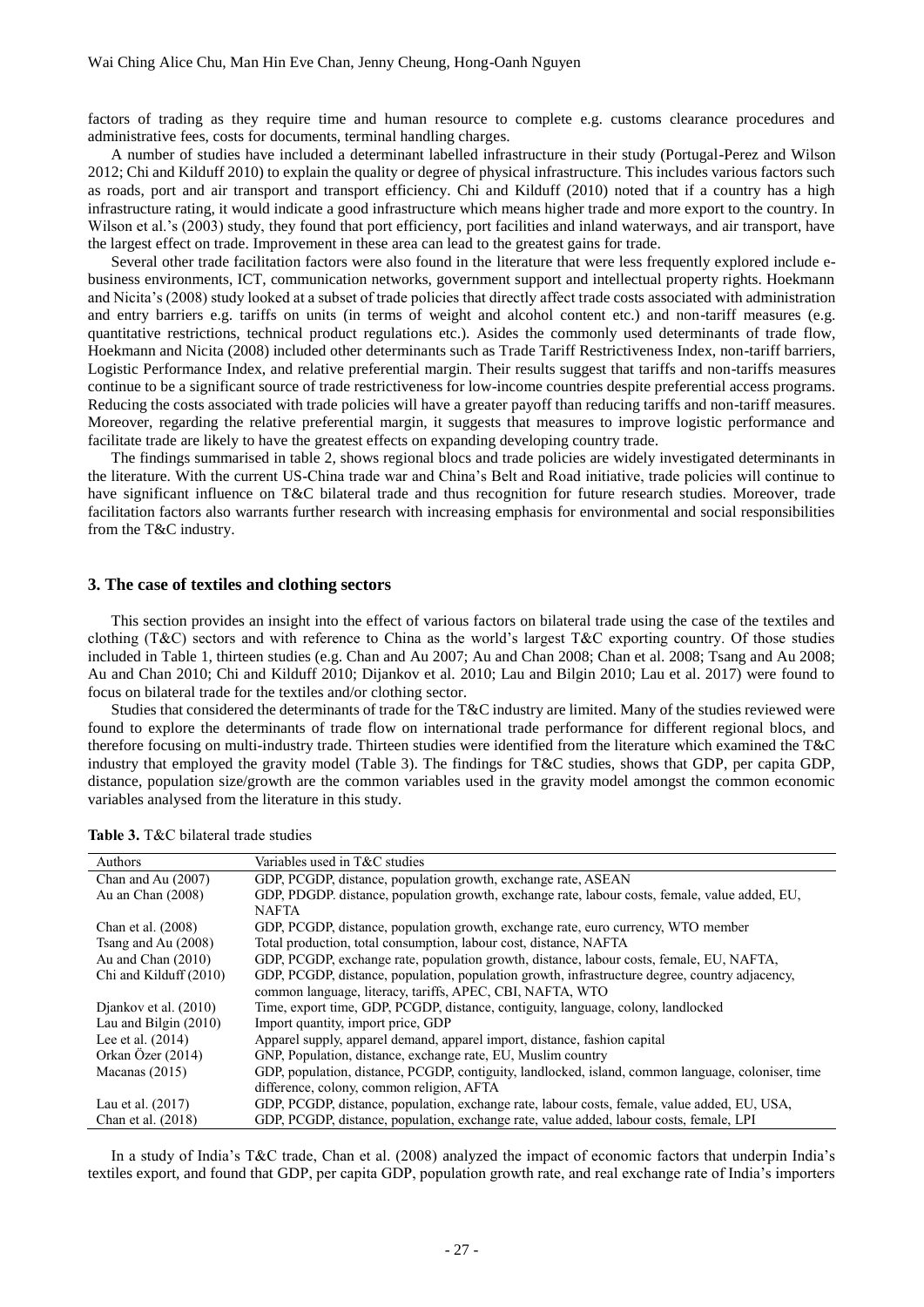have significant impact on the country's textiles export. Chi and Kilduff (2010) studied the impact of major economic and political factors on US apparel imports from its major trading partners between 1995 and 2006. Their findings showed that growth of GDP and population in the US and its trading partners have been drivers of US apparel import growth, while geographical distance impedes trade. There are also T&C studies which included exchange rate, common language, and common borders as factors that can enhance or impede trade flow. Seven studies had included dummy variables for memberships of FTA or trade organizations, such as NAFTA and WTO. Interestingly, the impact of trade facilitation factors concerning infrastructure, customs or the regulatory environment on trade flow of T&C between countries are near to non-existent. Chi and Kilduff (2010), included specific variables related to infrastructure and tariffs in their study, where they showed that infrastructure development (and literacy rate and language commonality) with the partner country are among the factors pivotal to trade competitiveness. On the other hand, Chan et al.'s (2018) study used the Logistic Performance Index (LPI) as a variable that collectively represented factors related to trade infrastructure.

#### *3.1 Trade policies and T&C trade*

Trade policies has regulated global T&C trade since the 1970s. As it is evident from the literature, trade policies or bilateral agreements are among the most influential factors in T&C trade (i.e. Chan and Au, 2007; Chi and Kilduff, 2010; Lau et al., 2017). On the other hand, the global T&C industry has continuously been evolving since the 1970s in terms of production locations. Key factors influencing the change in the industry included high labor costs and trade barriers. From 1974 to 2004, the Multi-fibre arrangement (MFA) and Agreement on Textiles and Clothing (ATC) had seen many relocation activities among T&C manufacturers. Production first migrated from North America and Western Europe to Japan, then to the Asian Big Three: Hong Kong, Taiwan and South Korea. This was due to tariffs imposed on cotton. In 2005, the quota phase-out led to relocation of factories to China and it then became the next T&C production base as labour costs and rents increased in the Asian Big Three countries. In recent years, production migration has been to developing countries such as Malaysia, India, Pakistan and Tunisia.

Interestingly, factors such as cotton tariffs and cost of rent have not been identified as variables used in the gravity model in the studies analysed in this paper. While policy changes with direct impacts on export competitiveness, especially the potential risk of a US-China trade war heightened by the US higher tariffs on Chinese goods and China's response (Churchill and Delaney, 2018), are expected to have a strong impact on T&C trade, this has not been well researched. Thus future research may analyse their influence on T&C trade. Moreover, institutional factors such as nontariff measures, and environmental and employment regulations, have spurred relocation of some T&C factories in China to other Asian nations (Churchill and Delaney, 2018). China is renowned as the world's largest exporter of T&C (Lau et al., 2017), however, a potential relocation shift for many firms could be foreseeable in the industry's continuous cycle for chasing low-cost labour production. It has been evident in the industry's history, yet relocation proves to be a successful strategy applied by T&C companies in the past to deal with the industry's trade restrictions and protectionism. Whilst the US-China trade war may present potential trade barriers, China's Belt and Road initiative (BRI), established in 2013, could present solutions for T&C manufacturers to relocate production to neighbouring Asian countries, another potential variable to include for future research.

#### *3.2 T&C production, sustainable development and trade*

Sustainable development covers not only the economic but also social and environmental factors as the three interrelated components of development. Sustainable development is an important agenda not only in T&C manufacturing and trade, but for other industries; many countries have now considered environmental impacts and management as an important aspect of public and economic policy. Similarly, the social aspect of the T&C labour force cannot be overlooked. However, this has not been well considered in the literature. While existing studies have covered the effect of extensive economic factors, they tend to overlook the social and environmental aspects of T&C manufacturing and trade. Chan and Au (2007), and Lau et al. (2017) used a dummy variable for the number of women in the workforce of foreign manufacturing firms. Although labour cost can apply to all industry-sector analysis, it was not a variable considered in any of the other studies reviewed. Given the growing importance of sustainability practices in the T&C industry, determinants relating to green policies, environmental standards and indexes, factory working standards, or issues surrounding the implementation of CSR in manufacturing firms have not been explored as determinants that could enhance or impede T&C trade. It is evident, that a call for more empirical studies on determining trade facilitation factors for the T&C sector is needed.

It is reported that by 2030, clothing production is expected to increase by 63% (WGSN 2018a) and the production process is always connected with environmental problems (Perry et al. 2014). T&C products have a significant impact on the environment, where manufacturing, using and even deposing these products cause environmental degradation (Khan and Islam 2015). The Natural Resource Defense Council (NRDC 2016) commented that textiles-making is incredibly wasteful and polluting; and is concluded to be one of the most polluting industries in the world (Pedersen and Anderson 2015). This prevailing issue is increasing pressure for better environmental management and environmentally friendly clothing (Zhu et al. 2011). As consumers are gradually changing and becoming more aware of the impacts of T&C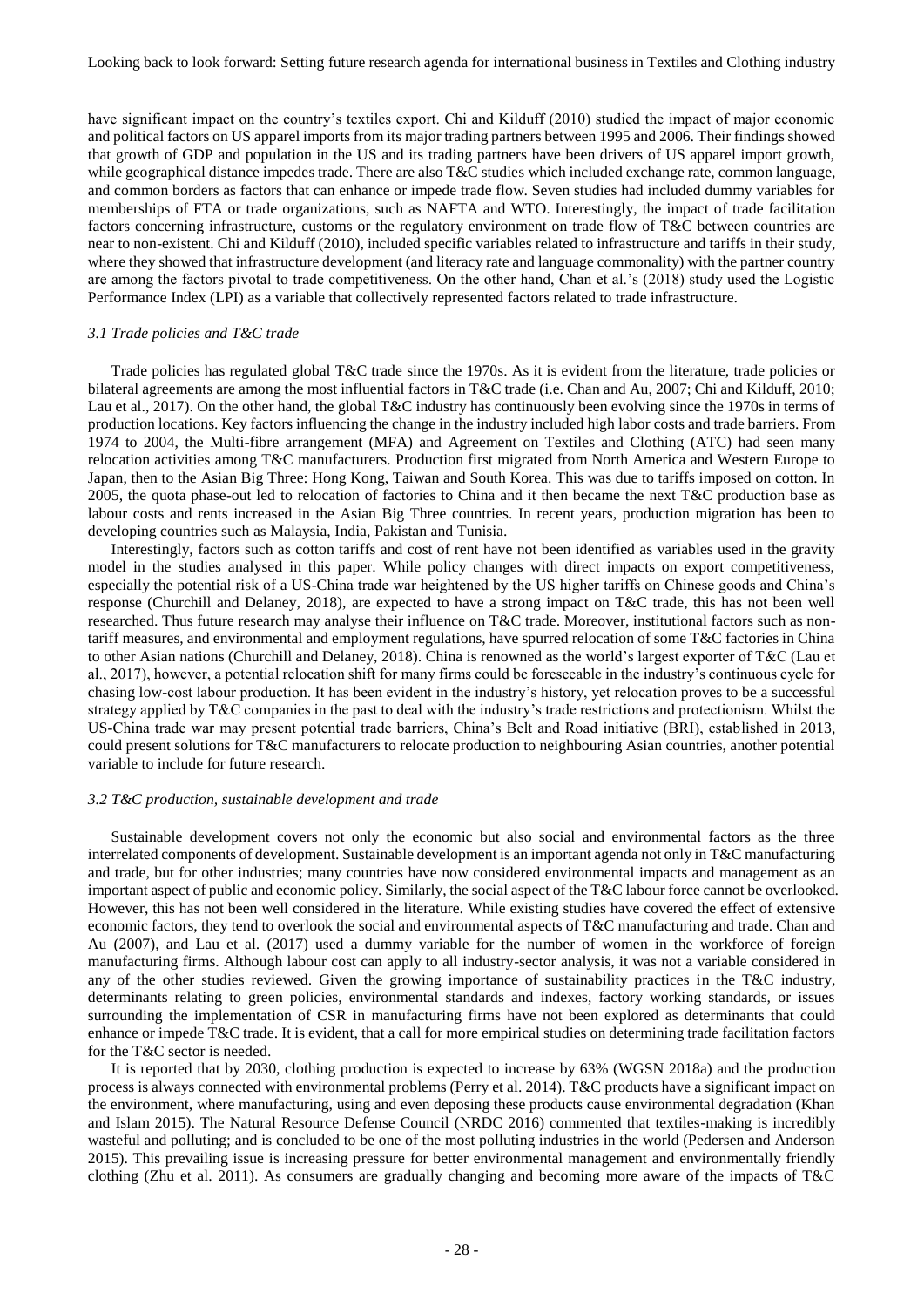production, and what overconsumption has on the environment, consumers are demanding more sustainable and ethicallysourced products. As a result, T&C companies have to meet higher environmental standards. Some of the strategies put in place include encouraging the recycling of textiles and production leftovers as a way to close the loop on fashion (WGSN 2018b).

As T&C production is highly labour-intensive, it is attractive for factories to be located in developing countries with lower labour costs (Pal et al. 2018; Boström and Micheletti 2016). Since the 1950s, the T&C industry has undergone several structural shifts in manufacturing locations, first starting from North America and Western Europe to Japan in the 1950/60s, then from Japan to Hong Kong, Taiwan and South Korea in the 1970/80s. Another shift in the 1980/90s was from Hong Kong, Taiwan and South Korea to other developing countries e.g. Malaysia, Pakistan and Tunisia. In the 1980s, production partially moved to China, as well as Indonesia, Thailand, Malaysia, the Philippines, and Sir Lanka. The 1990s saw Turkey becoming a major producer of clothing exports, and in the 2000s, the Philippines, Vietnam, Bangladesh, Sri Lanka, Morocco, and four European countries, namely, Czech Republic, Romania, Poland, and Hungry. As environmental and social problems are changing the T&C manufacturing industry, a shift towards more sustainable supply chains is being supported (Henninger et al. 2015). As a result, the pressure for greener supply chains, sustainability and transparency is increasing (Uluskan et al. 2016). In addition, the realisation that T&C manufacturing is no longer just about costs, but also factors such as product quality, human labour rights and the skills of workforce is pushing more and more companies to reshore production back to their home countries (Moore et al. 2018). Pal et al. (2018) note that brands are reshoring T&C production to local and domestic manufacturers, which is something that consumers value (Niinimäki and Hassi 2011).

Asides environmental issues, the social and ethical problems surrounding factory working conditions and standards is another area of concern for T&C manufactures all over the world. Issues concerning compliance with human and labour rights (particularly regarding the economic empowerment of women, and decent work and living wages); and the use of toxic substances in the production of clothes, and its transparency and traceability in the value chain, are the focal issues in a recent Staff Working Document from the European Commission (2017). These concerns can potentially give rise to new regulations and restrictions being approved by the EU, which could affect T&C traders and manufacturers, particularly those operating in international markets.

In the industry, achieving sustainable development in the supply chain is now a key aim of many T&C companies. International retailers such as H&M, have been addressing sustainability issues through the efficient use of materials and natural resources, and reducing the output of toxic substances to the environment (Ho 2014). Some of their sustainable and eco-friendly practices include manufacturing their garments using organic, recycled, biodegradable or recyclable materials; reducing water usage; and using environmentally friendly dyes for example (Ho 2014). It is acknowledged that various processes are implemented by manufacturers across different sectors concerning the reduction of air emissions, water waste, solid waste, and energy consumption (Sivapraksam et al. 2015). In counties like Brazil, de Abreu (2011) highlight that wastewater treatment, electric energy conservation, solid waste management and air pollution controls are all key operational practices implemented in textiles manufacturing. Increased awareness from consumers and demands from international brands ultimately means that including determinants that measures water usage, level of chemical waste and gas emissions can be important indicators for estimating T&C trade flow in future studies. Moreover, the consideration of these factors could help Chinese manufacturers evaluate what is important to consider when building T&C manufacturing firms in foreign countries, given the increased opportunities for Chinese T&C companies to expand manufacturing into foreign countries from the BRI.

Production technology is another trend that is changing the T&C manufacturing landscape. For example, digital technologies enable designers to create individual and unique looks, where consumers' needs are placed at the centre of the design process (Niinimäki 2009; Niinimäki and Hassi 2011). Technologies such as digital printers, embroidery and laser cutting machines, digital weaving machines, and 3D printers all offer an opportunity to meet consumers' needs and preferences, and thereby saving the amount of materials used, or recycling excess materials than compared to traditional manufacturing at an industrial scale (Niinimäki 2009). Advancement of information technology is also contributing changes to the T&C industry. Companies are now utilising the availability of big data for more accurate and efficient logistic and supply chain processes that run in real-time. In retail, radio frequency identification (RFID) technology for example, is enabling all partners to collect real-time data, and visualise sales and predict trends (Kwok and Wu 2010). In T&C supply chain, RFID can be used to streamline the activities in the supply chain, where all partners can exchange data in real-time. This means there can be a reduction in lead time for product replenishment and delivery (Kwok and Wu  $2010$ ), and allows the control of material flow in the supply chain. It is evident from the trends in the T&C industry that there are many factors to consider for T&C trade. Including such factors in the future analysis on its effectiveness towards the trade flow could significantly enhance or impede T&C trade between countries.

#### **4. Conclusion and future research directions**

This paper reviewed the literature on bilateral trade flow to identify the overall key determinants of trade, and also those specific for the T&C sector. The analysis focused on three key aspects: common economic variables, typically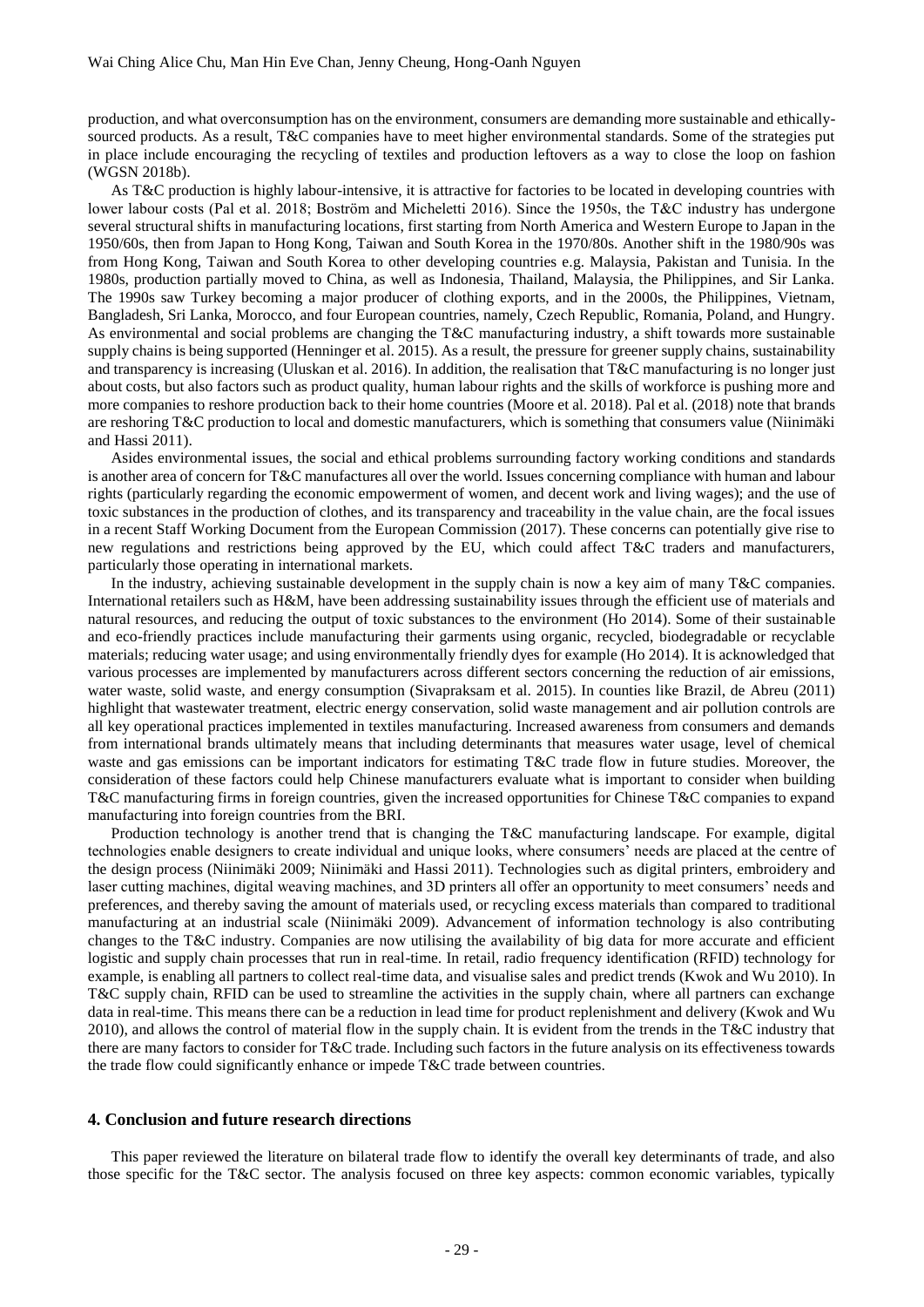related to those used in the original gravity equation, variables on regional blocs, and trade policies/agreements and organisations, and variables concerning trade facilitation factors. Interestingly, this review found that determinants that were specific to T&C manufacturing were limited, where only labour cost and the size of female workforce were included in previous trade studies.

Reviewing the literature on determinants for bilateral trade flows revealed some interesting findings. Firstly, there is a need to develop a model that conceptualises the determinants of trade facilitation. Currently, the determinants of trade facilitation is inconsistent and fragmented in the literature. The lack of consistency also makes it difficult to compare findings due to authors using different measures and indexes to account for the same influence on trade. Sousa et al. (2008) concluded similar issues in the literature for identifying determinants of export performance. Secondly, as Sousa et al. (2008) also highlights, there are research opportunities for more industry-specific analysis on bilateral trade flow. Industry-specific analysis could even present more consistent use of determinants to measure bilateral trade, as well as encouraging the inclusion of industry-specific factors to explain the influence on the trade of those goods. Thirdly, trade policies and sustainability have become significant factors in determining the relocation of new T&C manufacturing plant. These factors cover many parameters and it is worthy to ascertain them in the future analysis.

Consequently, the purpose of this paper which aimed to identify trade determinants for the T&C sector, reveals there is a limited number of studies on bilateral trade for T&C trade flow, and hence industry specific factors for T&C trade is underexplored. Future research could include more general trade facilitation factors related to physical infrastructure, customs and regulations into the gravity equation. Research development in this area could contribute further knowledge and help T&C manufacturers identify key determinants that can enhance or impede T&C trade. Further research could also look into industry specific analysis for the T&C sector to examine how some of the fundamental issues such as trade policies and sustainability factors will impact T&C trade.

#### **Acknowledgments**

The work described in this paper was fully supported by grants from the Research Grants Council of the Hong Kong Special Administrative Region, China (Project No. UGC/FDS25/B01/17).

#### **References**

- Abbas, S., Waheed, A., 2018. Important determinants and potential markets: A panel data gravity modelling analysis for Bahrain. Review of Middle East Economics and Finance 14, 1-7.
- Aitken, N.D., 1973. The Effect of the EEC and EFTA on European trade: A temporal cross-section analysis. The American Economic Review 63, 881-892.
- Akinkugbe, O., 2009. Trade facilitation and Africa's manufactured goods' export: A panel data analysis. The Journal of Developing Areas 42, 77-88.
- Au, K.F., Chan, M.H.E., 2008. Economic, social, and policy determinants of EU-51and American apparel imports: A gravity model analysis. International Journal of Information Systems and Supply Chain Management 1, 33-48.
- Au, K.F., Chan, M.H.E., 2010. The Impact of Social, Economic Variables and Logistics Performance on Asian Apparel Exporting Countries. In: Wang, J. (Eds), Innovations in Supply Chain Management for Information Systems: Novel Approaches, IGI Global.
- Bergstrand. J.H., 1985. The gravity equation in international trade: Some microeconomic foundations and empirical evidence. The Review of Economic Statistics 67, 474-481.
- Boström, M., Micheletti, M., 2016. Introducing the sustainability challenge of textile and clothing. Journal of Consumer Policy 39, 367-375.
- Brada, J.C., Mendez, J.A., 1983. Regional economic integration and the volume of intra-regional trade: A comparison of developed and developing country experience. KYKLOS 36, 589-603.
- Carrere, C., 2006. Revising the effects of regional trade agreements on trade flows with proper specification of the gravity model. European Economic Review 50, 223-247.
- Chan, M.H.E., Au, K.F., 2007. Determinants of China's textile exports: An analysis by gravity model. Journal of Textile Institute 98, 463-469.
- Chan, M.H.E., Au, K.F., Sarkar, M. K., 2008. Antecedents to India's textile exports: 1985-2005. International Journal of Indian Culture and Business Management 1, 265-276.
- Chan, M.H.E., Chu, W.C.A., Lau, Y.-Y., Ho, C.K.D., Nguyen, H.-O., 2018. What opportunities from the "One Belt, One Road" initiative for manufacturing? The case of Hong Kong's textiles and clothing sectors. Textile Engineering & Fashion Technology 4, 355-360.
- Chen, B., Li, Y., 2014. Analyzing bilateral trade barriers under global trade context: A gravity model adjusted trade intensity index approach. Review of Development Economics 18, 326-339.
- Cheng, I.H., Wall, H.J., 2005. Controlling for heterogeneity in gravity models of trade and integration. Review of the Federal Reserve Bank of St. Louis 87, 49-63.
- Chi, T., Kilduff, P.P.D., 2010. An empirical investigation of the determinants and shifting patterns of US apparel imports using a gravity model framework. Journal of Fashion Marketing and Management 14, 501-520.
- Comtrade, 2019. UN Comtrade Database. <https://comtrade.un.org/data>.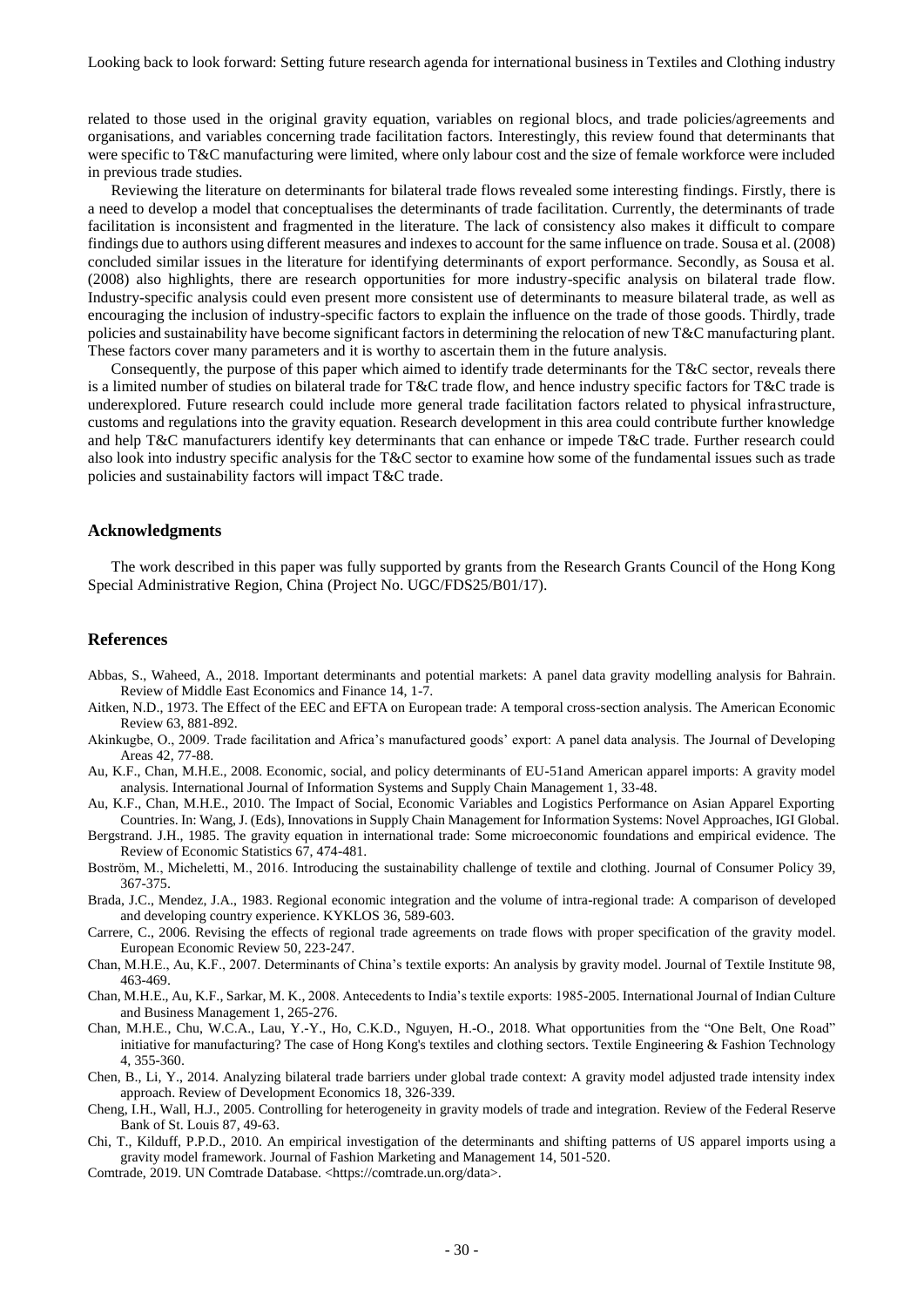de Abreu, M.C.S., 2011. Effects of environmental pressures on company sustainability strategies: An interview study among Brazilian manufacturing firms. International Journal of Management 28, 909-925.

Dijankov, S., Freund, C., Pham, C.S., 2010. Trading on time. The Review of Economics and Statistics 92, 66-173.

Egger, P., 2000. A note on the proper econometric specification of the gravity equation. Economics Letters 66, 25-31.

- Ekanayake, E.M., Mukherjee, A., Veeramacheneni, B., 2010. Trade blocks and the gravity model: A study of economic integration among Asian developing countries. Journal of Economic Integration 25, 627-643.
- Elmslie, B., 2018. Adam Smith's discovery of trade gravity. Journal of Economic Perspectives 32, 209-222.
- European Commission, 2017. Commission Staff Working Document: Sustainable garment value chains through EU development action. Brussel, SWD.
- Frankel, J.A., Stein, E., Wei, S.-J., 1998. Continental Trading Blocs: Are they Natural or Supernatural? In: Frankel, J.A. (Eds), The Regionalization of the World Economy. University of Chicago Press, Illinois.
- Giovannetti, G., Sanfilippo, M., 2009. Do Chinese exports crowd-out African goods? An econometric analysis by country and sector. European Journal of Development Research 21, 506-530.
- Gould, D.M., 1998. Has NAFTA changed North American trade? Economic Review, 12-23.
- Gul, N., Yasin, H.M., 2011. The trade potential of Pakistan: An application of the gravity model. The Lahore Journal of Economics 16, 23-62.
- Henninger, C.E., Alevizou, P.J., Oates, C.J., 2016. What is sustainable fashion? Journal of Fashion Marketing and Management: An International Journal 20, 400-416.
- Henninger, C.E., Alevizou, P.J., Oates, C.J., Cheng, R., 2015. Sustainable Supply Chain Management in the Slow-Fashion Industry, In: Choi, T.M., Cheng, T.C.E. (Eds), Sustainable Fashion Supply Chain Management: From Sourcing to Retailing. Springer International Publishing, Cham.
- Ho, D.C.K., 2014. A Case Study of H&M's Strategy and Practices of Corporate Environmental Sustainability, In: Golinska, P. (Eds), Logistics Operations, Supply Chain Management and Sustainability. Springer International Publishing, Cham.
- Hoekmann, B., Nicita, A., 2008. Trade Policy, Trade Costs, and Developing Country Trade. Washington DC. The World Bank Development Research Group.
- Huot, N., Kakinaka, M., 2007. Trade structure and trade flows in Cambodia: A gravity model. ASEAN Economic Bulletin 21, 305- 319.
- Isard, W., 1954. Location theory and trade theory: Short-run analysis. The Quarterly Journal of Economics 68, 305-320.
- Isard, W., Peck, M.J., 1954. Location theory and international and interregional trade theory. The Quarterly Journal of Economics 68, 97-114.
- Jean, S., Bureau, J.-C., 2016. Do regional trade agreements really boost trade? Evidence from agricultural products. Review of World Economics 152, 477-499.
- Kaitibie, S., Haq, M.M., Rakotoarisoa, M.A., 2017. Analysis of food imports in a highly import dependent economy. Review of Middle East Economics and Finance, 1-12.
- Karamuriro, H.T., Karukuza, W.N., 2015. Determinants of Uganda's Export Performance: Gravity Model Analysis. International Journal of Business and Economics Research 4, 45-54.
- Kein, N.T., 2009. Gravity Model by Panel Data Approach. ASEAN Economic Bulletin 26, 266-277.
- Khan, M.R., Islam, M.M., 2015. Materials and manufacturing environmental sustainability evaluation of apparel product: Knitted Tshirt case study. Textiles and Clothing Sustainability 1, 1-12.
- Kwok, S.K., Wu, K.K.W., 2010. RFID-based intra-supply chain in textile industry. Industrial Management & Data Systems 109, 116- 1178.
- Lau, Y.Y., Chan, M.H.E., Nguyen, H.O., 2017. Assessing the displacement effect of exports with gravity trade model: China's textile and clothing case and OBOR implications. Journal of International Logistics and Trade 15, 19-32.
- Lau. C.K.M., Bilgin, M.H., 2010. Export conditions of the Chinese textile industry: An analysis in comparison with selected ASEAN countries. Textile Research Journal 80, 2028-2045.
- Lee, J., Karpova, E., Lee, M., 2014. Determinants of apparel exports in developed economies: Application of the gravity model and economic geography theory. Clothing and Textiles Research Journal 32, 139-152.
- Lewer, J.J., Van Den Berg, H., 2007. Religion and international trade: Does the sharing of a religion culture facilitate the formation of trade networks? American Journal of Economics and Sociology 66, 765-794.
- Linnemann, H., 1966. An Econometric Study of International Trade Flows. North-Holland Publishing Co., Amsterdam.
- Lösch, A., 1944. Die räumliche Ordnung der Wirtschaft. Revised edition. Jena G. Fischer Publisher. Baden-Württemberg.
- Marcanas, R.G. 2015. Augmented Gravity Model of International Trade: An Empirical Application to ASEAN Intra- and Extra-Regional Trade of Textiles and Clothing. SSRN Electronic Journal.
- Martinez-Zarzoso, I., 2003. Gravity model: An application to trade between regional blocs. Atlantic Economic Journal 31, 174-187.
- McCallum, J., 1995. National borders matter: Canada-U.S. regional trade patterns. The American Economic Review 85, 615-623.
- Moore, M.E., Rothenberg, L., Moser, H., 2018. Contingency factors and reshoring drivers in the textile and apparel industry. Journal of Manufacturing Technology Management 29, 1025-104.
- Natos, D., Mattas, K., Tsakiridou, E., 2014. Assessing the effect of the remote geographical position of Cyprus on its agricultural exports. Operations Research: An International Journal 14, 453-470.
- Niinimäki, K., 2009. Developing Sustainable Products by Deepening Consumers' Product Attachment through Customizing. Proceedings of the World Conference on Mass Customization & Personalization 2009, Helsinki, Finland.
- Niinimäki, K., Hassi, L., 2011. Emerging design strategies in sustainable production and consumption of textiles and clothing. Journal of Cleaner Production 19, 1876-1883.
- NRDC, 2016. Fixing the Fashion Industry. <https://www.nrdc.org/stories/fixing-fashion-industry>.
- Orkan Özer, O., 2014. Determinants of Turkey's textiles exportation: The gravitation model approach. TEKSTİL ve KONFEKSİYON 24, 252-258.
- Pal, R., Harper, S., Vellesalu, A., 2018. Competitive manufacturing for reshoring and clothing supply chains to high-cost environment: